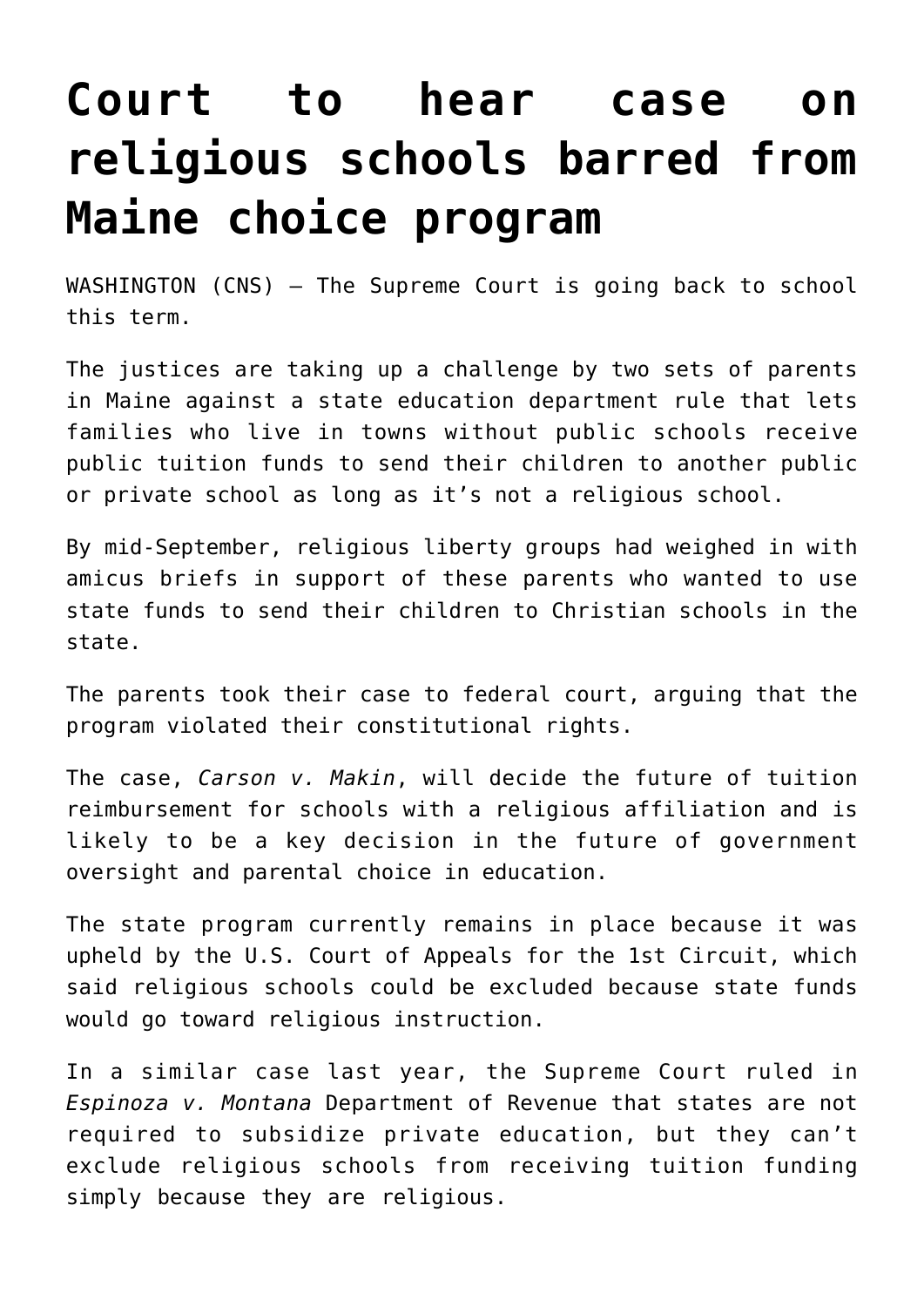The U.S. Conference of Catholic Bishops praised the Espinoza decision, which they said "means that religious persons and organizations can, like everyone else, participate in government programs that are open to all."

The Maine case looks at an issue that wasn't resolved in the Espinoza case: Does a state violate the Constitution with a program that provides students with money to attend private schools but bars them from attending schools that provide religious instruction?

On Sept. 10, the Notre Dame Law School Religious Liberty Initiative filed an amicus brief on behalf of elementary and secondary schools from three faith traditions — Catholic, Muslim and Jewish — in support of the Maine parents.

The groups represented in the brief are Partnership Schools, a group of nine Catholic schools in New York and Cleveland; Council of Islamic Schools of North America; and the National Council of Young Israel.

Nicole Garnett, a law professor at Notre Dame Law School who signed the brief, said in a statement that the "protection of school choice in the form of tuition reimbursement programs is a fundamental right for American families."

She also called the government's blocking of tuition reimbursement for religious institutions "a direct violation of this constitutional standard."

Becket, a religious liberty law firm, also filed an amicus brief in this case Sept. 10 that emphasized states have had a long history of excluding religious institutions from public benefits, often because of the Blaine Amendments passed during a time of anti-Catholic sentiment in the last 19th century.

It pointed out that the Supreme Court has long recognized that the Constitution prevents laws that burden religious beliefs or actions just because they are religious. The Becket brief